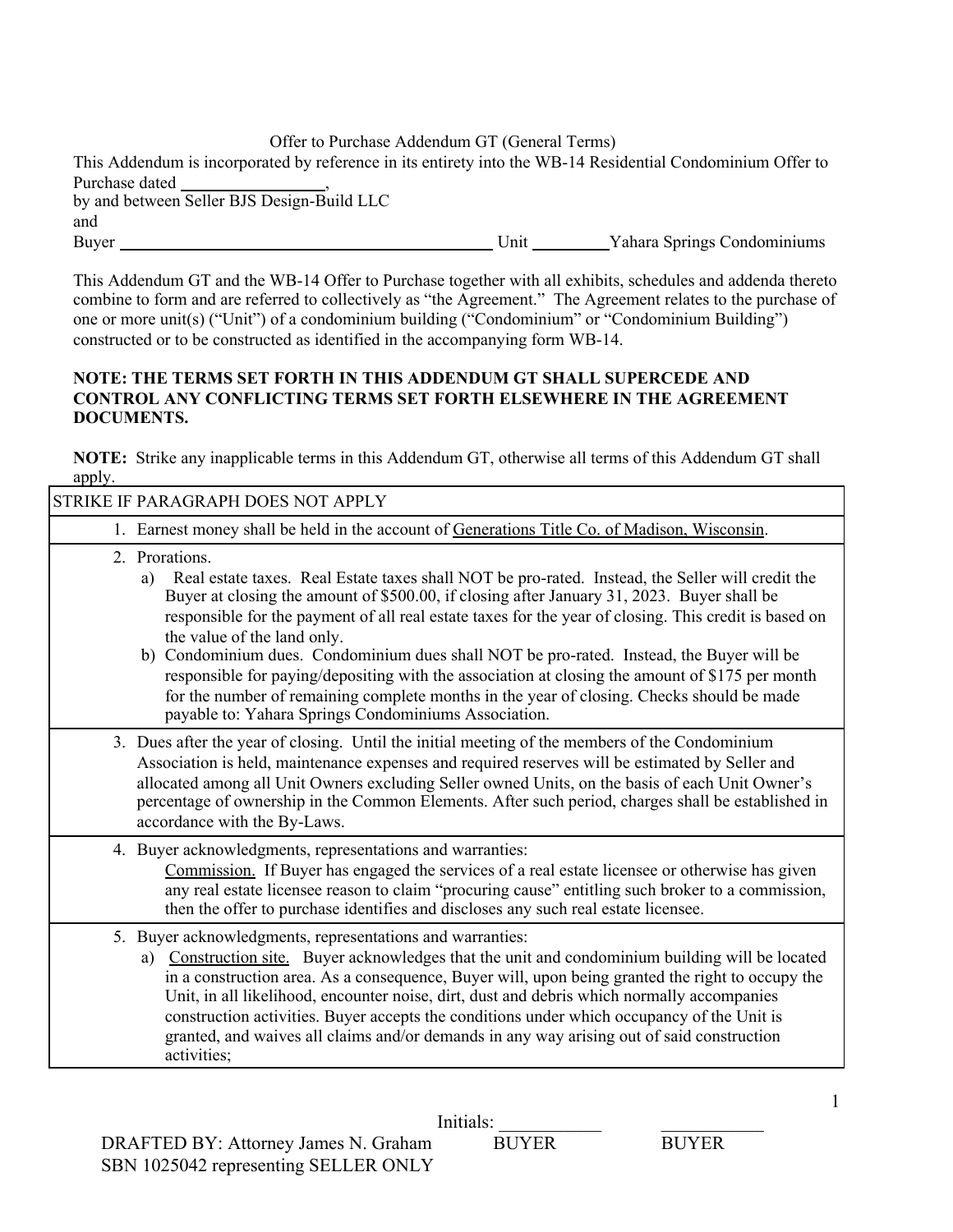- b) Entry into other areas prohibited. Buyer agrees that for Buyer's own personal safety, as well as Seller's insurance requirements, Buyer will not enter any unfinished portion of the Condominium or any adjacent Condominium.
- c) No real estate condition report. Buyer acknowledges that since the Property has not been previously inhabited, Seller is under no obligation to provide Buyer with a Seller's Real Estate Condition Report, and Buyer waives receipt of a condition report;
- d) No implied warranty. Buyer acknowledges that aside from the warranties as set forth herein, Seller is transferring the Unit in its "AS IS" condition. Buyer agrees to accept the Unit, the Condominium Building and the Property in such condition. Buyer acknowledges and agrees that by accepting the Unit and the Condominium Building in "AS IS" condition, as provided herein, Buyer releases and waives any demand or claim, known or unknown, anticipated or unforeseen, present or future, which Buyer may have, at any time, against Seller relating to or arising out of any condition (other than matters on the Punch List) now or hereafter existing or discovered concerning the Unit and the Condominium Building, whether such claim may be based on any statute, code, regulation, rule or common law, whether federal, state, or local;
- e) Settling. Buyer acknowledges that, as is customarily found in all new construction, nail popping or cracks may occur in the walls, ceilings, and settling and cracks may occur in the concrete due to normal settling of the building or shrinkage of materials. Seller shall not be responsible for repairs of such items, or for any repairs or decoration necessitated by settling or shrinkage of materials except as expressly provided herein;

f) Real estate licensee interest. Seller may be owned in part by a Wisconsin real estate licensee.

- 6. Buyer will receive no less than 30 days prior to closing a complete copy (or hyperlink to a complete copy) of all required **Condominium Disclosures including, without limitation, an executive summary, declaration, bylaws, rules, condominium plat, and budget.**
- 7. Limited Warranty. Seller shall assign to Buyer at Closing all manufacturer's warranties in connection with any fixtures or personal property, including appliances ("Personal Property") which carry specific warranties or guarantees by the manufacturer ("Manufacturer Warranties"). The Manufacturer Warranties shall be the only warranties offered by Seller in connection with the fixtures or Personal Property, and Seller expressly disclaims any other warranties or guaranties with respect to the same. Seller shall warrant the Unit against defects in materials and workmanship for a period of one (1) year from the date of Closing. This warranty runs solely to Buyer and shall automatically terminate upon the sale of the Unit by Buyer. This warranty does not cover normal maintenance items nor conditions resulting from normal wear and tear and/or misuse or negligence. NO WARRANTY, GUARANTY OR UNDERTAKING BY THE SELLER, WHETHER EXPRESS OR IMPLIED, WITH RESPECT TO THE CONSTRUCTION OF THE UNIT, EXCEPT AS SET FORTH HEREIN, SHALL BE BINDING UPON OR OBLIGATE THE SELLER. ALL OTHER WARRANTIES, GUARANTIES AND UNDERTAKINGS, INCLUDING, BUT NOT LIMITED TO, ANY ALLEGED STATUTORY OR COMMON LAW EXPRESS OR IMPLIED WARRANTIES, INCLUDING, BUT NOT LIMITED TO, ANY WARRANTY OF HABITABILITY OR FITNESS FOR A PARTICULAR PURPOSE, ARE EXPRESSLY DISCLAIMED BY SELLER AND BUYER AGREES TO INDEMNIFY AND HOLD HARMLESS SELLER AND ITS AFFILIATES, CONTRACTORS, SUBCONTRACTORS, OWNERS, OFFICERS, DIRECTORS, EMPLOYEES AND AGENTS AGAINST ANY AND ALL CLAIMS ARISING FROM OR RELATING TO ANY SUCH DISCLAIMED WARRANTY.

**8.** NOTICE CONCERNING CONSTRUCTION DEFECTS **Wisconsin law contains important requirements you must follow before you may file a lawsuit for defective construction against the contractor who constructed your dwelling or completed your remodeling project or against a window or door supplier or manufacturer. Section 895.07** 

 $\mathcal{L}$